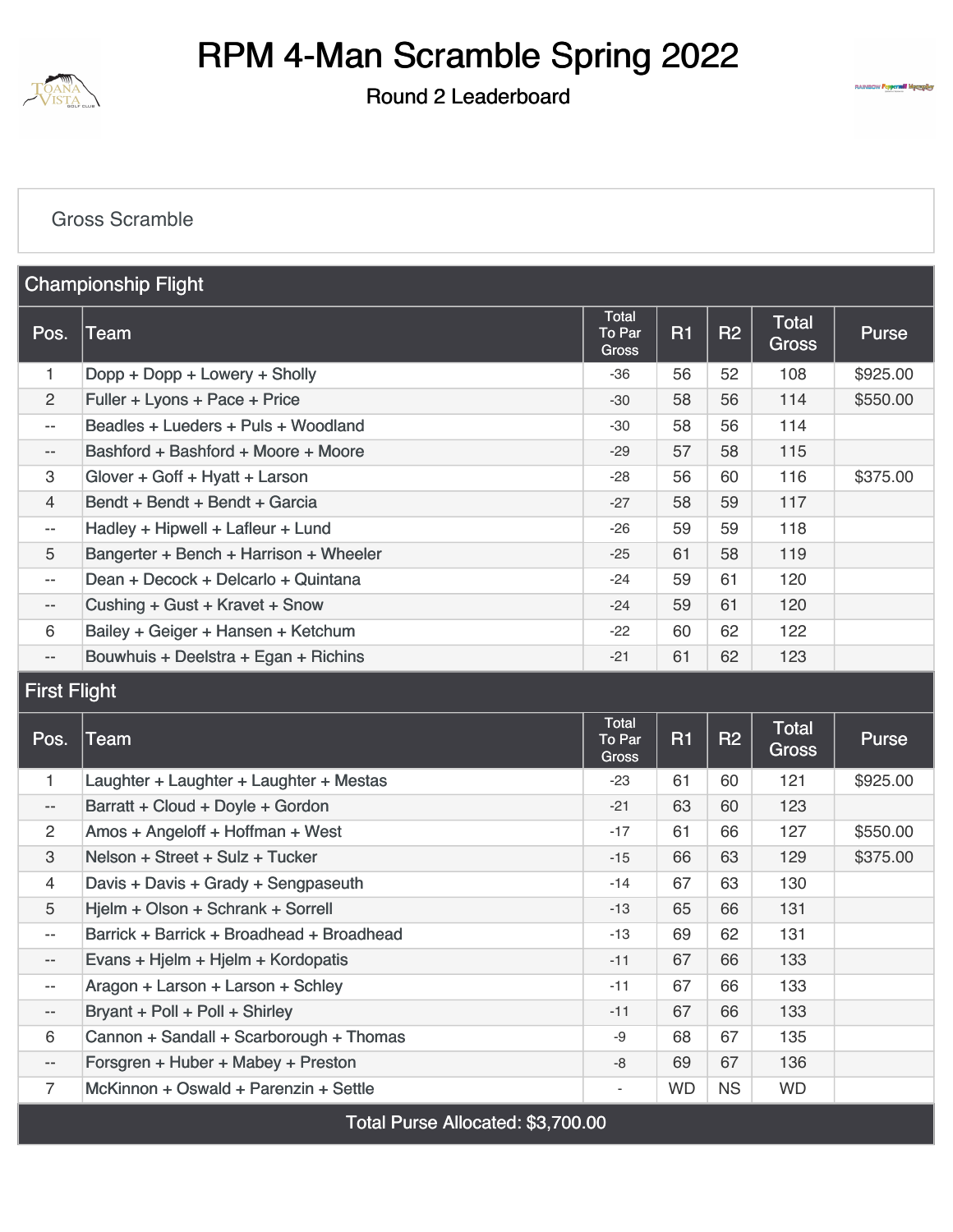

#### Round 2 Leaderboard



#### [Net Scramble](https://static.golfgenius.com/v2tournaments/8450619454575921964?called_from=&round_index=2)

|                          | <b>Championship Flight</b>             |                               |           |           |                            |          |
|--------------------------|----------------------------------------|-------------------------------|-----------|-----------|----------------------------|----------|
| Pos.                     | <b>Team</b>                            | Total<br>To Par<br><b>Net</b> | <b>R1</b> | <b>R2</b> | <b>Total</b><br><b>Net</b> | Purse    |
| $\overline{\phantom{m}}$ | Dopp + Dopp + Lowery + Sholly          | $-40.2$                       | 53.9      | 49.9      | 103.8                      |          |
| 1                        | Beadles + Lueders + Puls + Woodland    | $-35.4$                       | 55.3      | 53.3      | 108.6                      | \$925.00 |
| 2                        | Bashford + Bashford + Moore + Moore    | $-34.8$                       | 54.1      | 55.1      | 109.2                      | \$550.00 |
| 3                        | Hadley + Hipwell + Lafleur + Lund      | $-34.6$                       | 54.7      | 54.7      | 109.4                      | \$375.00 |
| $\overline{\phantom{a}}$ | Glover + Goff + Hyatt + Larson         | $-34.2$                       | 52.9      | 56.9      | 109.8                      |          |
| $- -$                    | Fuller + Lyons + Pace + Price          | $-33.6$                       | 56.2      | 54.2      | 110.4                      |          |
| $\overline{4}$           | Cushing + Gust + Kravet + Snow         | -33                           | 54.5      | 56.5      | 111                        |          |
| $\qquad \qquad -$        | Bendt + Bendt + Bendt + Garcia         | $-32.8$                       | 55.1      | 56.1      | 111.2                      |          |
| $- -$                    | Bangerter + Bench + Harrison + Wheeler | $-32.8$                       | 57.1      | 54.1      | 111.2                      |          |
| 5                        | Dean + Decock + Delcarlo + Quintana    | $-31.6$                       | 55.2      | 57.2      | 112.4                      |          |
| $\overline{\phantom{a}}$ | Bailey + Geiger + Hansen + Ketchum     | $-30.2$                       | 55.9      | 57.9      | 113.8                      |          |
| 6                        | Bouwhuis + Deelstra + Egan + Richins   | $-30.2$                       | 56.4      | 57.4      | 113.8                      |          |

## First Flight

| Pos.                     | Team                                      | <b>Total</b><br>To Par<br><b>Net</b> | R1        | <b>R2</b> | <b>Total</b><br><b>Net</b> | <b>Purse</b> |
|--------------------------|-------------------------------------------|--------------------------------------|-----------|-----------|----------------------------|--------------|
| $\overline{\phantom{a}}$ | Laughter + Laughter + Laughter + Mestas   | $-36$                                | 54.5      | 53.5      | 108                        |              |
| 1                        | Barratt + Cloud + Doyle + Gordon          | $-31$                                | 58        | 55        | 113                        | \$925.00     |
| $\overline{\phantom{m}}$ | Amos + Angeloff + Hoffman + West          | $-28$                                | 55.5      | 60.5      | 116                        |              |
| 2                        | Bryant + Poll + Poll + Shirley            | $-27.2$                              | 58.9      | 57.9      | 116.8                      | \$550.00     |
| 3                        | Barrick + Barrick + Broadhead + Broadhead | $-26.8$                              | 62.1      | 55.1      | 117.2                      | \$375.00     |
| $\overline{4}$           | Aragon + Larson + Larson + Schley         | $-26$                                | 59.5      | 58.5      | 118                        |              |
| $\qquad \qquad -$        | Nelson + Street + Sulz + Tucker           | $-25$                                | 61        | 58        | 119                        |              |
| $\qquad \qquad -$        | Hjelm + Olson + Schrank + Sorrell         | $-25$                                | 59        | 60        | 119                        |              |
| $\overline{\phantom{a}}$ | Davis + Davis + Grady + Sengpaseuth       | $-24.2$                              | 61.9      | 57.9      | 119.8                      |              |
| 5                        | Evans + Hjelm + Hjelm + Kordopatis        | $-24$                                | 60.5      | 59.5      | 120                        |              |
| 6                        | Forsgren + Huber + Mabey + Preston        | $-22.8$                              | 61.6      | 59.6      | 121.2                      |              |
| $\qquad \qquad -$        | Cannon + Sandall + Scarborough + Thomas   | $-21.2$                              | 61.9      | 60.9      | 122.8                      |              |
| $\overline{7}$           | McKinnon + Oswald + Parenzin + Settle     | $\overline{\phantom{a}}$             | <b>WD</b> | <b>NS</b> | <b>WD</b>                  |              |
|                          | Total Purse Allocated: \$3,700.00         |                                      |           |           |                            |              |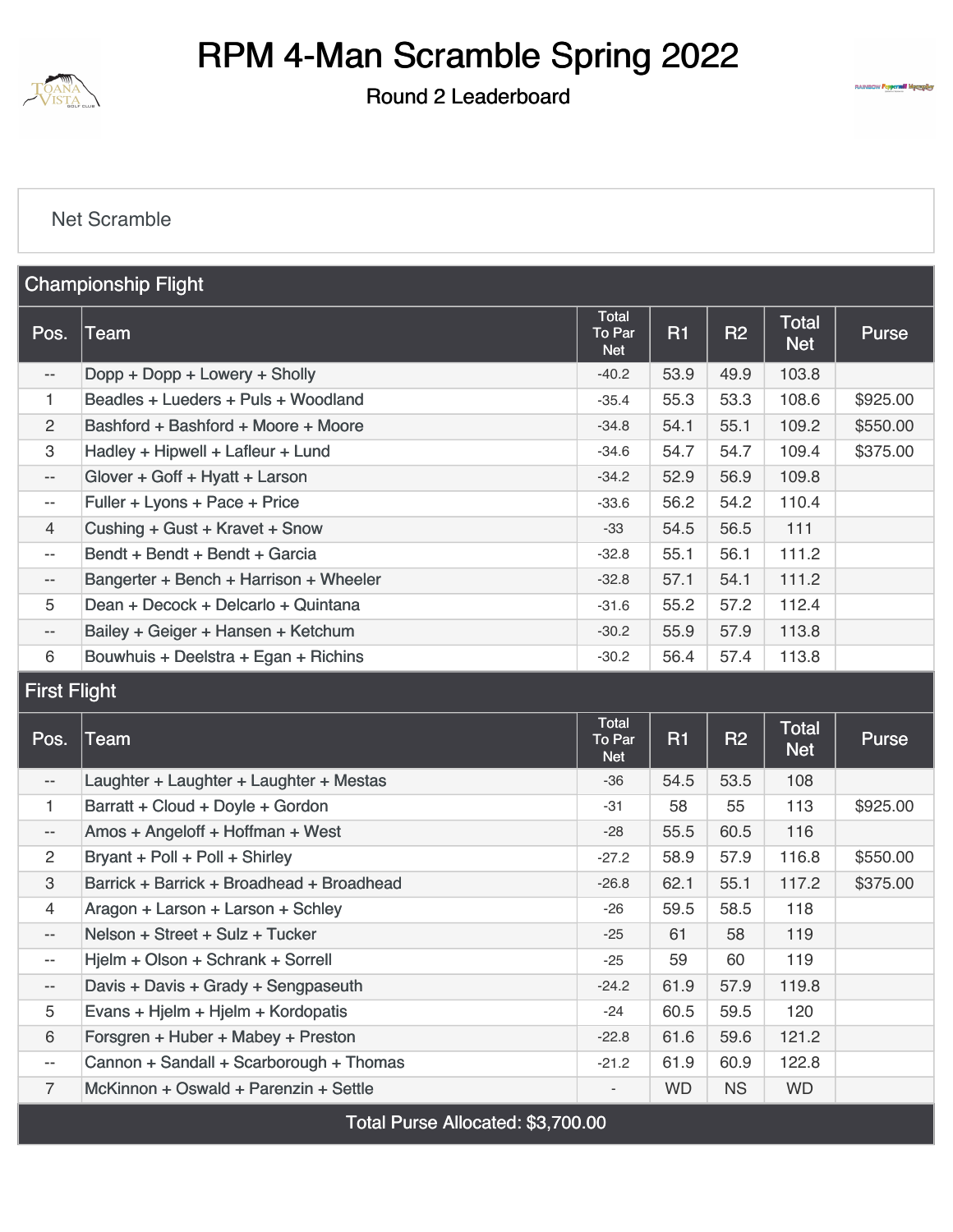

## Round 2 Leaderboard



[Net Skins](https://static.golfgenius.com/v2tournaments/8433937535478057537?called_from=&round_index=2)

| <b>Championship Flight</b>                |              |              |                                |
|-------------------------------------------|--------------|--------------|--------------------------------|
| Foursome                                  | <b>Skins</b> | Purse        | <b>Details</b>                 |
| Bouwhuis + Deelstra + Egan + Richins      |              | \$120.00     | Net 2.4 on 7                   |
| Dopp + Dopp + Lowery + Sholly             |              | \$120.00     | Eagle on 6                     |
| <b>First Flight</b>                       |              |              |                                |
| Foursome                                  | <b>Skins</b> | <b>Purse</b> | <b>Details</b>                 |
| Barratt + Cloud + Doyle + Gordon          | 2            | \$104.00     | Eagle on 5, Double Eagle on 18 |
| Barrick + Barrick + Broadhead + Broadhead |              | \$52.00      | Eagle on 14                    |
| Aragon + Larson + Larson + Schley         |              | \$52.00      | Net 1.5 on 16                  |
| Laughter + Laughter + Laughter + Mestas   |              | \$52.00      | Eagle on 4                     |
| Total Purse Allocated: \$500.00           |              |              |                                |